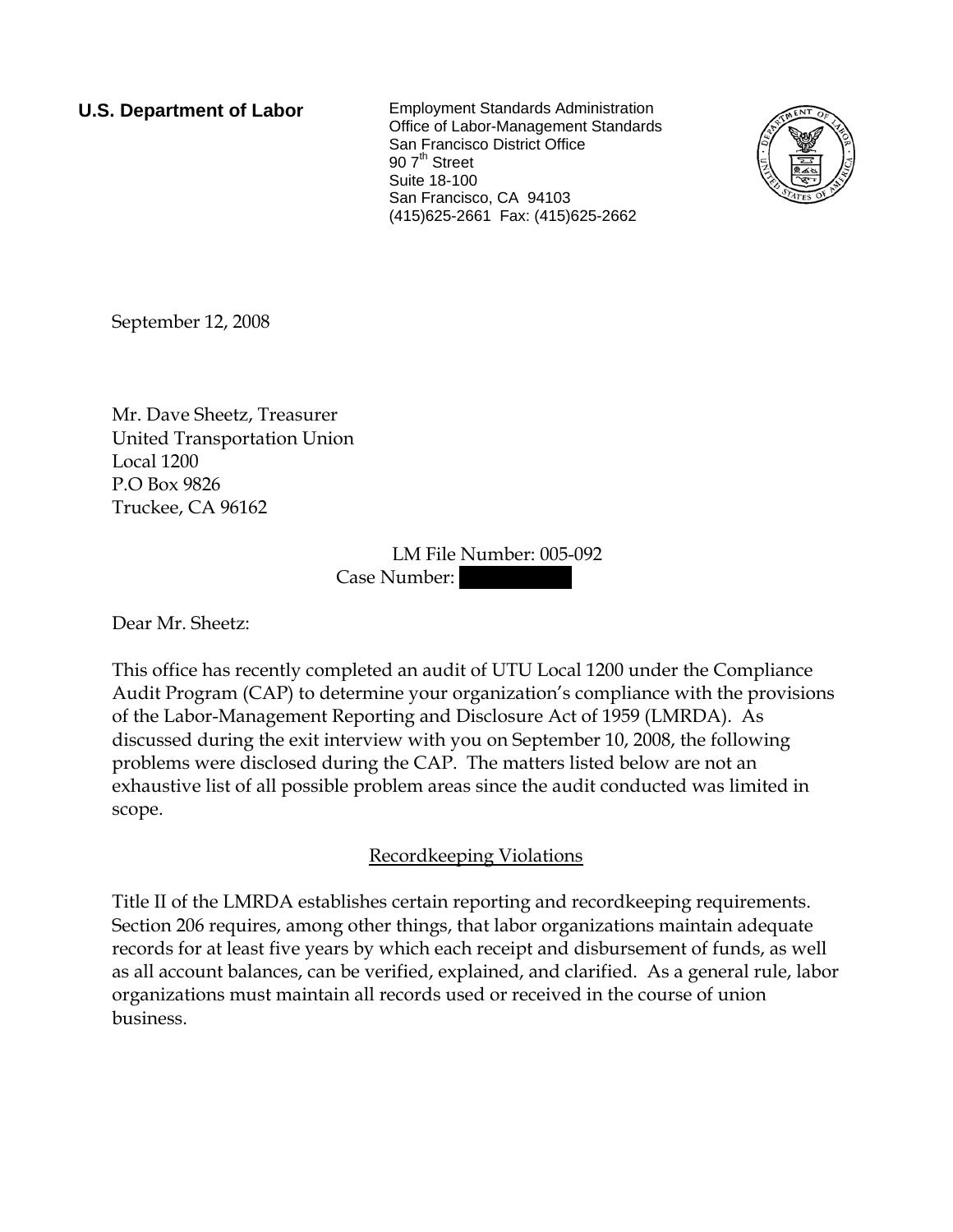Mr. Dave Sheetz September 12, 2008 Page 2 of 3

For disbursements, this includes not only original bills, invoices, receipts, vouchers, and applicable resolutions, but also documentation showing the nature of the union business requiring the disbursement, the goods or services received, and the identity of the recipient(s) of the goods or services. In most instances, this documentation requirement can be satisfied with a sufficiently descriptive expense receipt or invoice. If an expense receipt is not sufficiently descriptive, a union officer or employee should write a note on it providing the additional information. For money it receives, the labor organization must keep at least one record showing the date, amount, purpose, and source of that money. The labor organization must also retain bank records for all accounts.

The audit of Local 1200's 2006 records revealed the following recordkeeping violations:

1. Lack of Salary Authorization

Local 1200 did not maintain records to verify that the salaries reported in Item 24 (All Officer and Disbursements to Officers) of the LM-3 was the authorized amount and therefore was correctly reported. The union must keep a record, such as meeting minutes, to show the current salary authorized by the entity or individual in the union with the authority to establish salaries.

2. Dues Rates

Section 3 of the UTU Local 1200 Bylaws requires that dues rates should be made a matter of record in the minutes of the local. However, the membership meeting minutes do not contain any reference to those issues that would substantiate the current dues rates of Local 1200 as reported in Item 23 of the LM-3.

Based on your assurance that Local 1200 will retain adequate documentation in the future, OLMS will take no further enforcement action at this time regarding the above violations.

I want to extend my personal appreciation to UTU Local 1200 for the cooperation and courtesy extended during this compliance audit. I strongly recommend that you make sure this letter and the compliance assistance materials provided to you are passed on to future officers. If we can provide any additional assistance, please do not hesitate to call.

Sincerely,